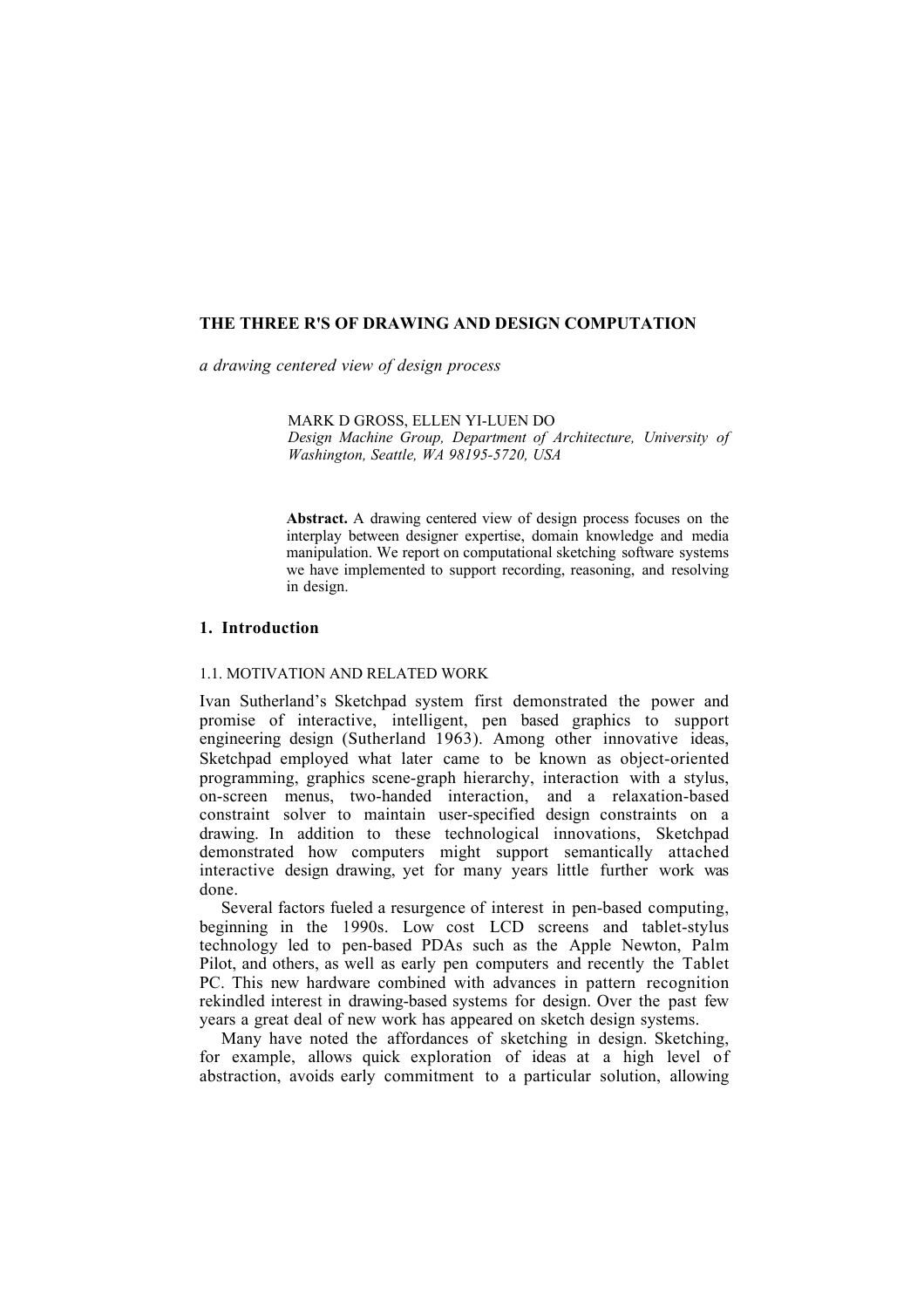many alternatives to be explored (Fish and Scrivener 1990; Ullman, Wood et al. 1990). Some experienced designers postpone using computer-aided design tools because they feel that these tools require a degree of precision and commitment that is inappropriate for the early phases of design. They prefer to develop conceptual design sketches with pencil and paper, moving to computer-aided tools at a later stage of designing (Cross, Christiaans et al. 1996; Suwa and Tversky 1997).

Many systems aim to understand drawing to provide design feedback. For example, SILK enables a designer to sketch and test a user interface design prototype (Landay 2001). EsQUIsE interprets architectural sketches for design performance evaluation (Leclercq and Juchmes 2002). An increasing number of researchers consider sketch understanding a knowledge-based task. They argue that computer can provide domain knowledge for the task through sketching. For example, the recognition of device symbols and connections among them in a motor driven conveyor system diagram could infer motion by reasoning from domain knowledge (Kurtoglu and Stahovich 2002). The ASSIST mechanical engineering sketch design system can simulate mechanical movements and create movies of them, such as a car rolling down a hill (Davis 2002). Forbus et al, working on military "course of action" diagrams minimize the role of sketch recognition. They argue that sketch recognition is difficult for computers and easy for people, and the same information can be obtained from other sources such as speech and deictic references (Forbus, 2001). Their system therefore attempts only basic recognition of spatial pointers (arrows) combined with speech recognition. Their structure-mapping engine (Falkenhainer, Forbus et al. 1990) is used to infer and interpret user actions.

There is also a growing recognition of the value of ambiguity and tolerance for multiple interpretations (Mankoff, Hudson et al. 2000; Gaver, Beaver et al. 2003). Saund's "perceptual sketching" systems (Saund and Moran 1994; Saund, Fleet et al. 2003) identify patterns in the lines of a sketch that enable users to select and work with the (emergent) objects that they see—regardless of how the sketch was initially constructed. Oviatt & Cohen's QuickSet system (Oviatt and Cohen 2000) combined sketch and speech recognition, showing that cues from sketch recognition can improve speech recognition performance, and vice-versa. Other work on computational support for drawing focuses on using sketches to produce more refined three-dimensional models (Igarashi and Hughes 2001; Contero González, Naya Sanchis et al. 2003).

#### 1.2. DESIGN: EXPERTISE, KNOWLEDGE, AND MEDIA

Observing designers at work, we find them simultaneously engaged in three rather different kinds of tasks. At a practical level we see that they work with various media, for example making drawings and models and using these media in communicating with others about the design. We see also that they engage domain knowledge, for example making predictions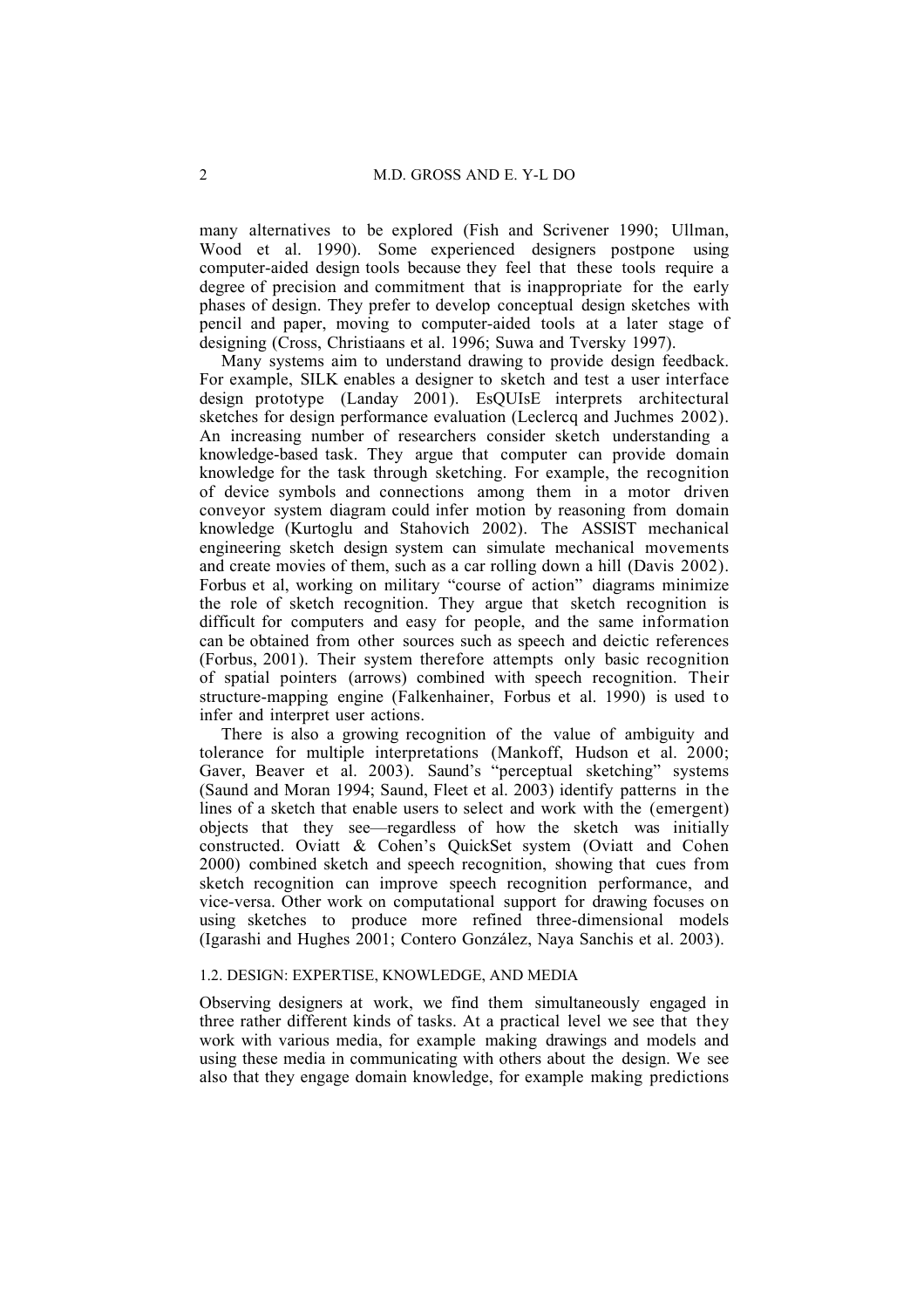and exercising judgments about how a design will perform. And we see designers allocating their time to different tasks in the design process, at some points searching for information, at other points generating new ideas, testing and evaluating alternatives, communicating with colleagues and clients, or developing basic concepts into specific detailed proposals. Hence we propose to look at design in terms of three distinct capacities: as the manipulation of different *media* with *domain knowledge*, governed by *design expertise* (figure 1).



*Figure 1. Levels of computational support for design.*

This understanding implies three fundamental components of computational support for design. First, computational tools must support the media that designers use to create, edit, view and review, and exchange designs and design ideas. These media include drawings and text as well as speech, audio, video, gesture, and collage. Designers are trained in the use of media to create, capture, consider, and convey ideas. Although conventional computer media for design, i.e., CAD drafting and modeling, has primarily focused on hard-line drawings and threedimensional geometry, a great deal of creative work in design is actually carried out in the medium of freehand sketches and diagrams.

Second, computational tools must integrate domain knowledge into the design decision-making process. Designers know a lot about their domains, and they exercise a great deal of intelligence in making design decisions. On occasion, they refer to handbooks, case studies or wellknown examples, previous similar projects; they call for technical analyses of projected design performance; they seek expert advice. Computational support for domain knowledge in design has been weighted heavily toward end-stage analysis and evaluation based on detailed design representations constructed with structured editors, rather than sketches and freehand drawings.

Third, computational tools must embody expertise in managing the design process. That is, independent of any specific design domain, the tools must help a designer manage the design process — ideation and retrieval of relevant precedents, generation and evaluation of alternatives, consulting experts, balancing stakeholder values, etc. Our work so far has concentrated on the relationship of design media and domain knowledge, and most of the work outlined here is in this territory. We return to consider the question of design expertise in the final section of this paper.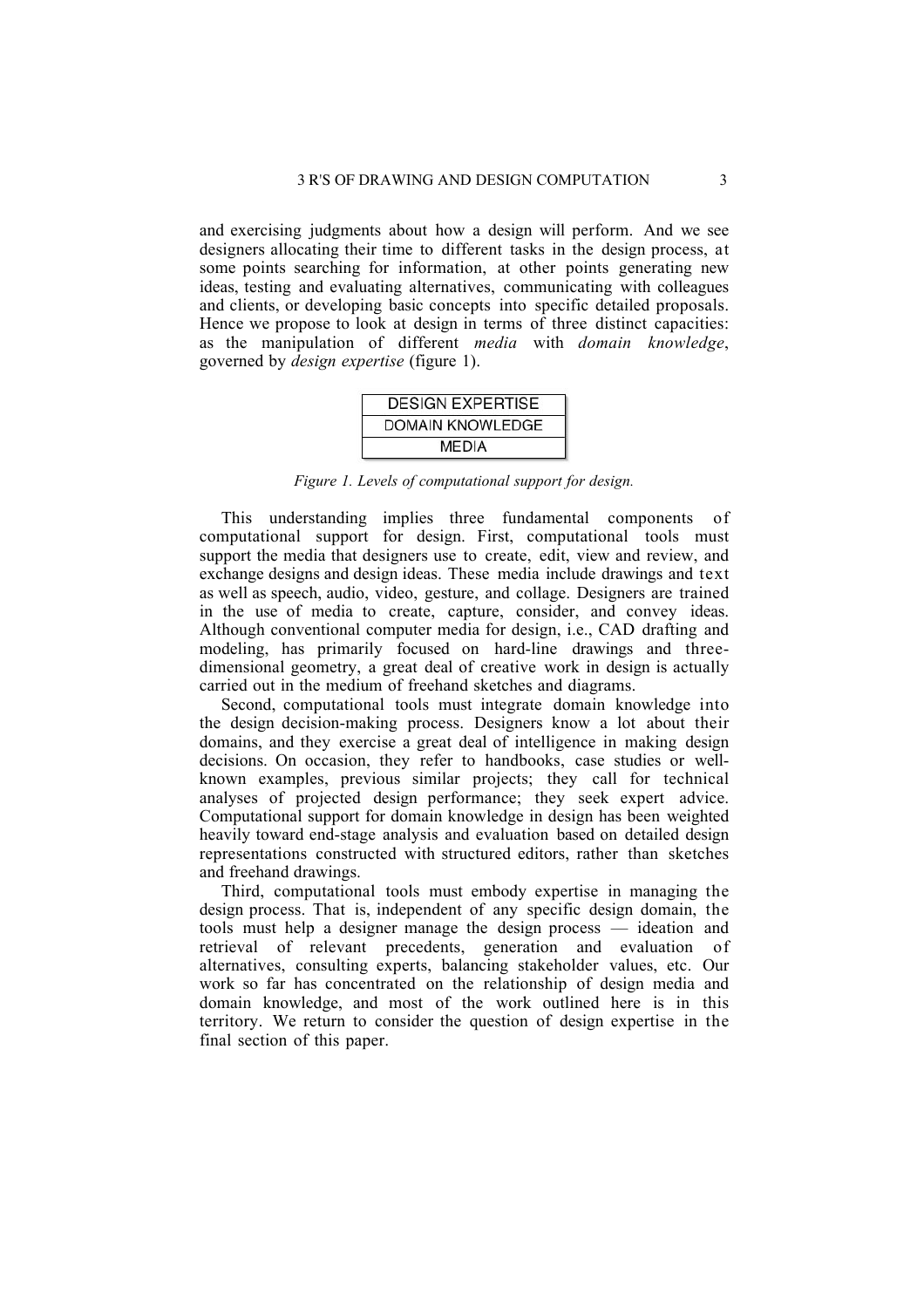# 1.3. DRAWING—THE CENTRAL REPRESENTATION IN DESIGN

We take a drawing-centered view of designing. In domains such as mechanical engineering and architectural design where the product is a physical object, the drawing is typically the single representation that the designer uses throughout the designing process, from initial rough sketch to final fabrication drawing. Although other representations (such as specifications, component lists, and schedules) also play roles, the drawing remains the focus of design activity.

Our view of design is colored in the first place and most strongly by our own training and experience as practicing designers and by first-hand observation of colleagues and students in the architecture schools where we have worked, as well as in other disciplines (such as mechanical engineering) where design is taught. Although we have done a few studies of design activity (Do, Gross et al. 1999) we largely rely on empirical work by Goldschmidt, Tversky, and others for insights about the cognitive roles and functions of drawing in design (Goldschmidt 1994), (Schon 1992; Tversky 2002).

### 1.4. THREE R'S OF DRAWING AND DESIGN

We outline in Figure 2 various activities that designers carry out using drawing as a base representation. We group these activities into three categories (the three R's of design): recording, reasoning, and resolving. **Recording** activities concern design and knowledge capture—from the user's pen input at the stroke level to capturing speech and text during designing, including design rationale and other annotations that play a role in collaboration and negotiation. **Reasoning** activities engage domain knowledge in various ways—deducing the performance behavior of a proposed design, retrieving relevant design precedents or cases from a library or database, stimulating creative thought through reasoning-byanalogy, and so on. The third R, **Resolving**, concerns the development of drawings over the design process from rough, sketchy, and abstract representations to specific, definite, and well-defined design proposals.



*Figure 2. Computational sketching systems must support diverse design activities.*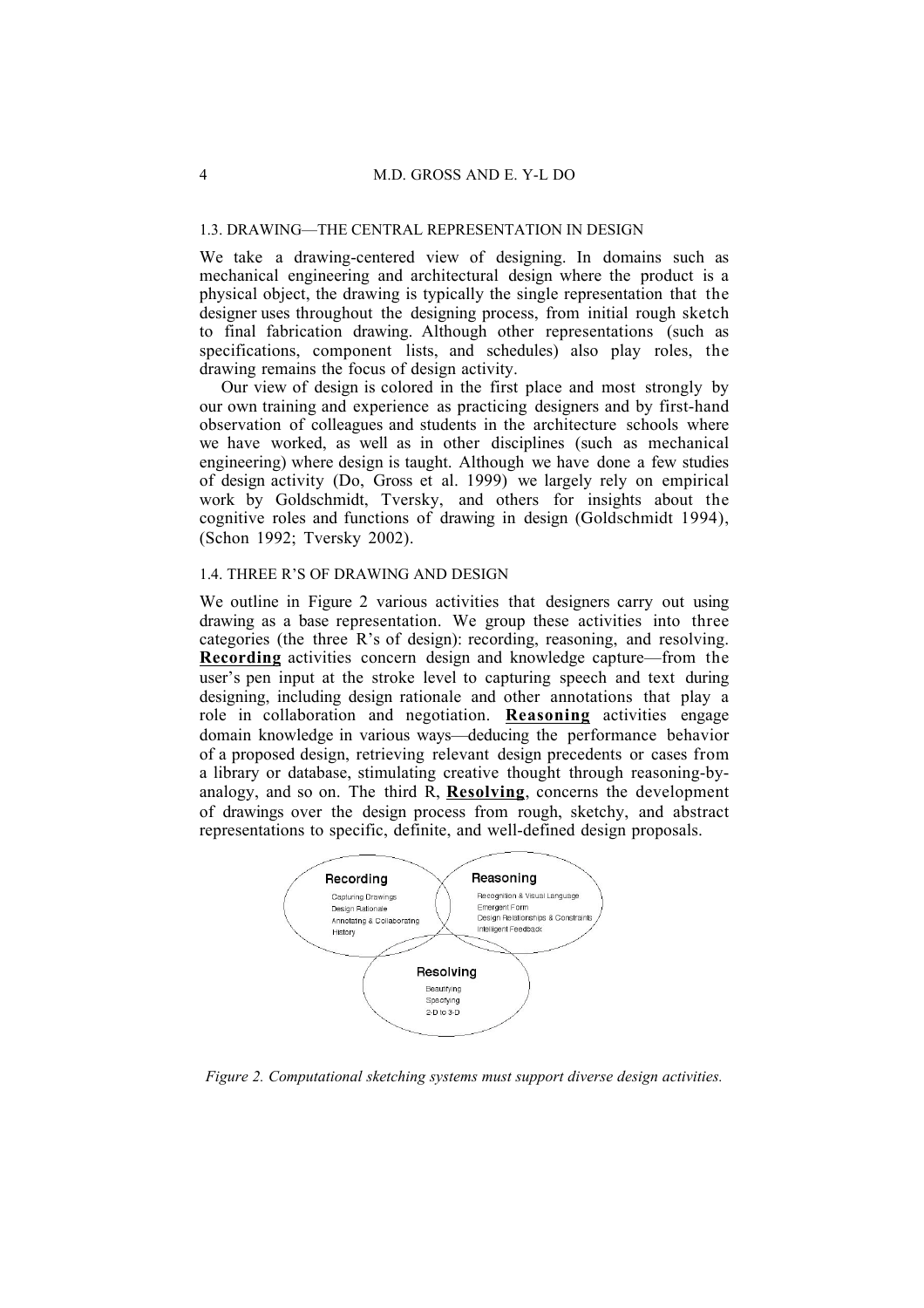# 1.5. OUR MULTIFARIOUS EFFORTS TO SUPPORT DESIGN DRAWING

Over the past decade we have engaged in a research program and developed computational support to investigate various aspects of designing. We began with a recognition-based sketching program written in Lisp called the Electronic Cocktail Napkin, which formed the platform for several initial forays into the territory. These efforts focused principally on how to recognize and interpret freehand drawings and extract and embed semantic content. We later extended this work with several components focused on other aspects of designing. For the most part, we developed each module separately, following the exigencies of student interest and funding. The result is a collection of apparently diverse projects that are published in disparate venues. Yet taken together, we believe that they outline the principal components of a drawing-centered design system. This proof-of-concept software illustrates how many of these parts could work. The purpose of the current paper is to assemble this body of work in relation to our view of design and decision support. In the interest of providing a larger picture, we omit technical details, which can be found in the reports we cite on the individual projects. This paper provides a reflecting commentary and framework to relate how all these software systems in the context of drawing and design computation support.

We feel compelled to point out that although most of the examples in the work described below are from architecture, the model of designing and the systems we have built are quite independent of this domain. Although we would be pleased to see computer support systems for architectural design built along the lines we outline, we feel the strategies presented here could be incorporated into a wide variety of design support systems.

### **2. Drawing Tools to Support the Three R's of Design Activities**

# 2.1. RECORDING – KNOWLEDGE CAPTURE

The capture and management of drawings is central, but important additional information about a design often accompanies drawings in various media—speech, text, photographs, even physical samples of materials—and at various levels of formal representation.

Recording activities concern design and knowledge capture. At the most basic level we record the user's pen input strokes, pressure and speed using the Electronic Cockail Napkin as a platform for diagram parsing and understanding. The Design Amanuensis and Design Recorder projects extended the capture to include speech and text and provide synchronized history for reply and search. To support shared drawing, annotation of design rationale, collaboration and negotiation, we developed the Immersive Redliner and Space Pen projects which support design drawing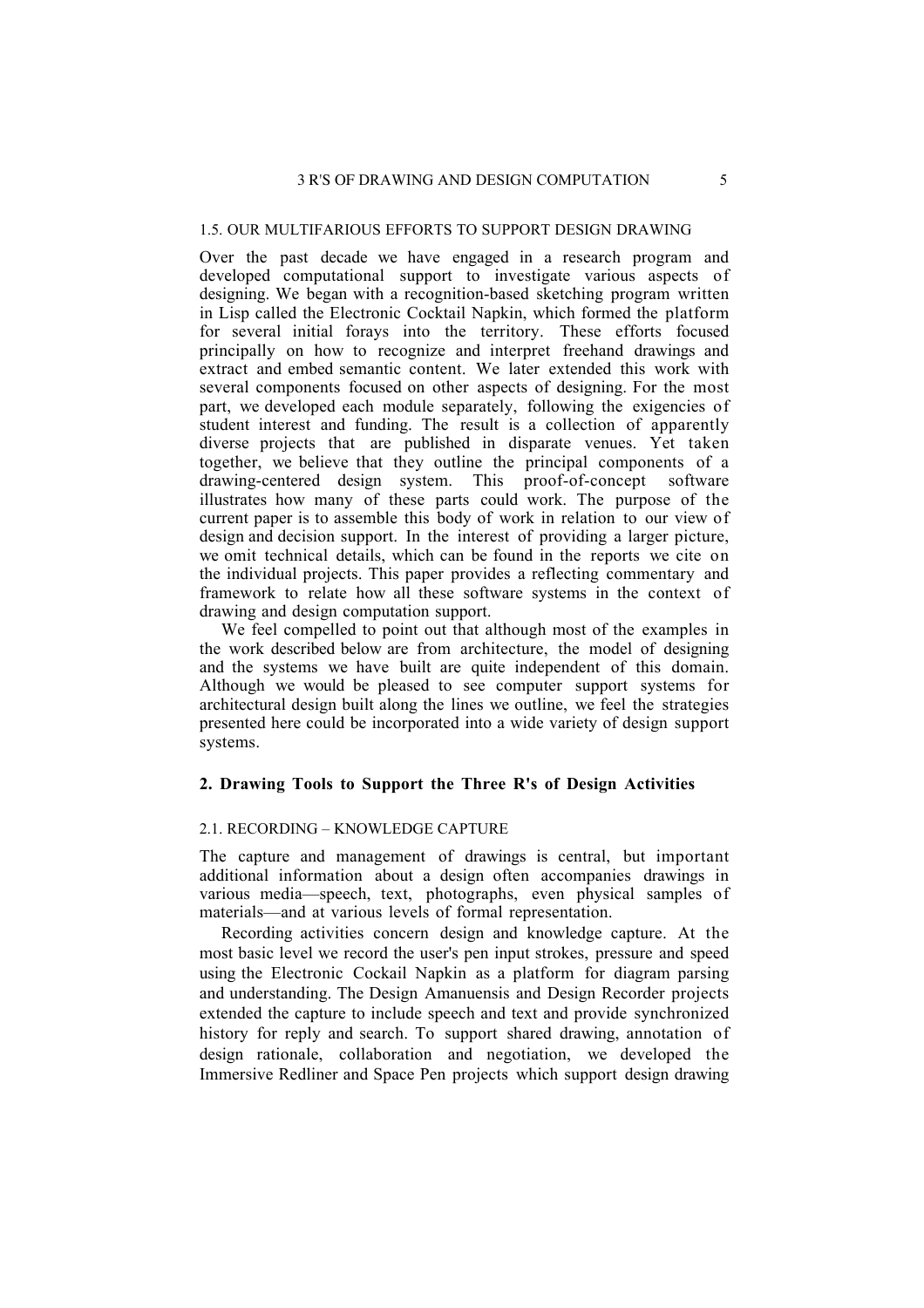in 3-D and also the synchronous shared whiteboard drawing with design history in NetDraw. Below we briefly describe each project and their roles in Design Recording as illustrated in Figure 3.



*Figure 3. Recording activities concern design and knowledge capture.*

#### *2.1.1. Capturing strokes and recognizing drawing elements*

The Electronic Cocktail Napkin (Gross 1996) captures the designer's drawing strokes from a tablet. The program stores raw data as a timestamped sequence of tuples  $(x, y,$  and pressure) which it then analyzes to extract features such as drawing speed, corners and points of inflection, direction, bounding box, size, and aspect ratio, and path through a  $3x3$ grid inscribed in the bounding box. These features form the basis of a matching scheme in which glyphs drawn on the tablet are compared against a library of previously trained templates. The recognizer returns a set of most likely matching glyphs along with certainty values and details about the match (for example, that a figure was recognized but drawn upside down). If the program cannot identify a figure, recognition is simply deferred. Figure 4 shows examples of user-trained symbols and configurations (assemblies of symbols) the system recognizes.



*Figure 4. Electronic Cocktail Napkin recognizes basic symbols and configurations.*

### *2.1.2. Recording multi-modal design conversations*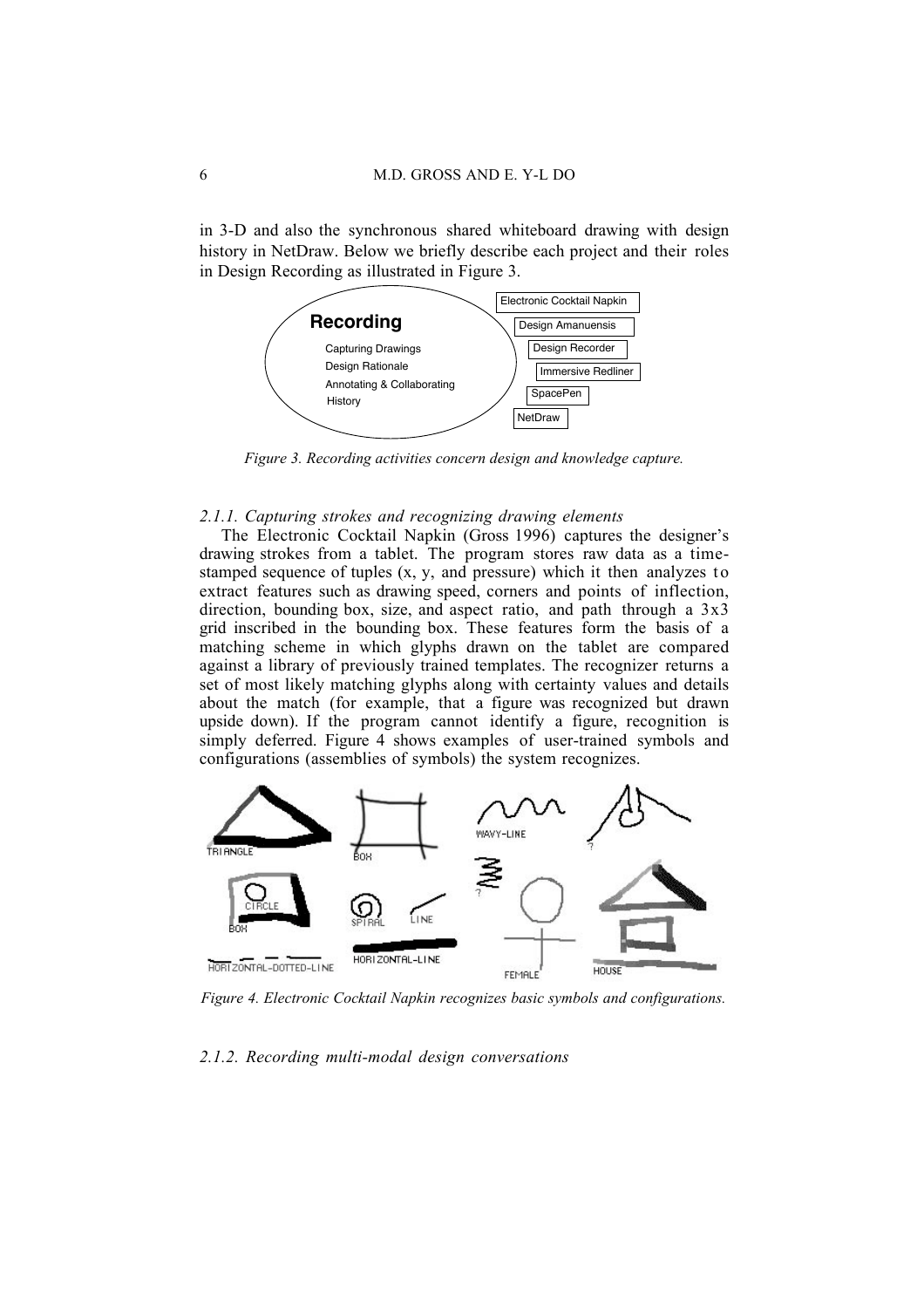The Design Amanuensis combines the Napkin's stroke-capture with a continuous speech-to-text recognizer, storing the multimodal design conversation for later random-access playback and analysis (Gross, Do et al. 2001). The converted speech record enables search for key phrases ("where in the designing did we talk about 'support column size?' "). The search not only finds items in the spoken and text record, but it also highlights the drawing activity that took place at the time. The Napkin's graphical search facility also enables search for particular figures—which similarly are linked through their timestamps to the associated text and speech component of the design record. Figure 5 shows the drawing, control panel, and timeline views of the design record; the user has selected text, which highlights the associated graphics.



*Figure 5. Design Amanuensis offers recording, playback, and search of the graphical and spoken design conversation.*

The Design Recorder is a later implementation that uses the Tablet PC to capture speech and drawing input from distributed collaborating designers. Figure 6 shows the chunking of speech and text, displayed as selectable icons along a timeline.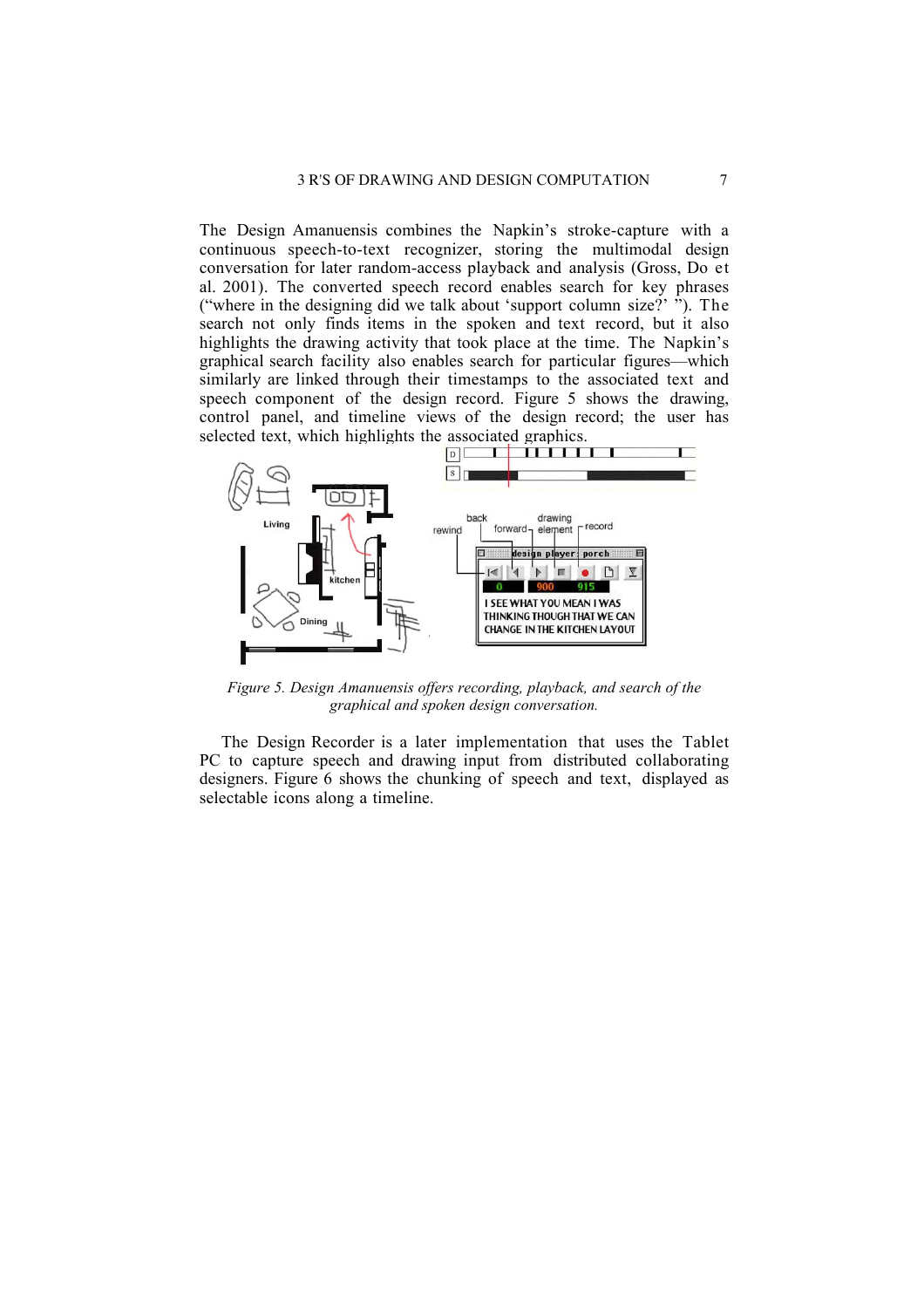

*Figure 6. Design Recorder: above: design drawing of two collaborating designers; below: 'chunks' of speech and drawing.*

# *2.1.3. Recording and embedding rationale in designs*

The SpacePen (and a predecessor project, the Immersive Redliner) explored design annotation in three-dimensional models (figure 7). Collaborating designers (or other stakeholders) sketch and attach text annotations to mark up a shared three dimensional model (Jung, Do et al. 2002). For example, a designer can propose adding a window by drawing directly on an existing wall in the 3-D model (figure 7 top). The system performs simple sketch recognition to identify symbols such as arrows and rectangles. Sketched lines and text annotations appear to subsequent viewers of the model and the designer can later act on the proposal. The system stores design critiques and rationale expressed as drawings or text which are located in the spatial context where they apply.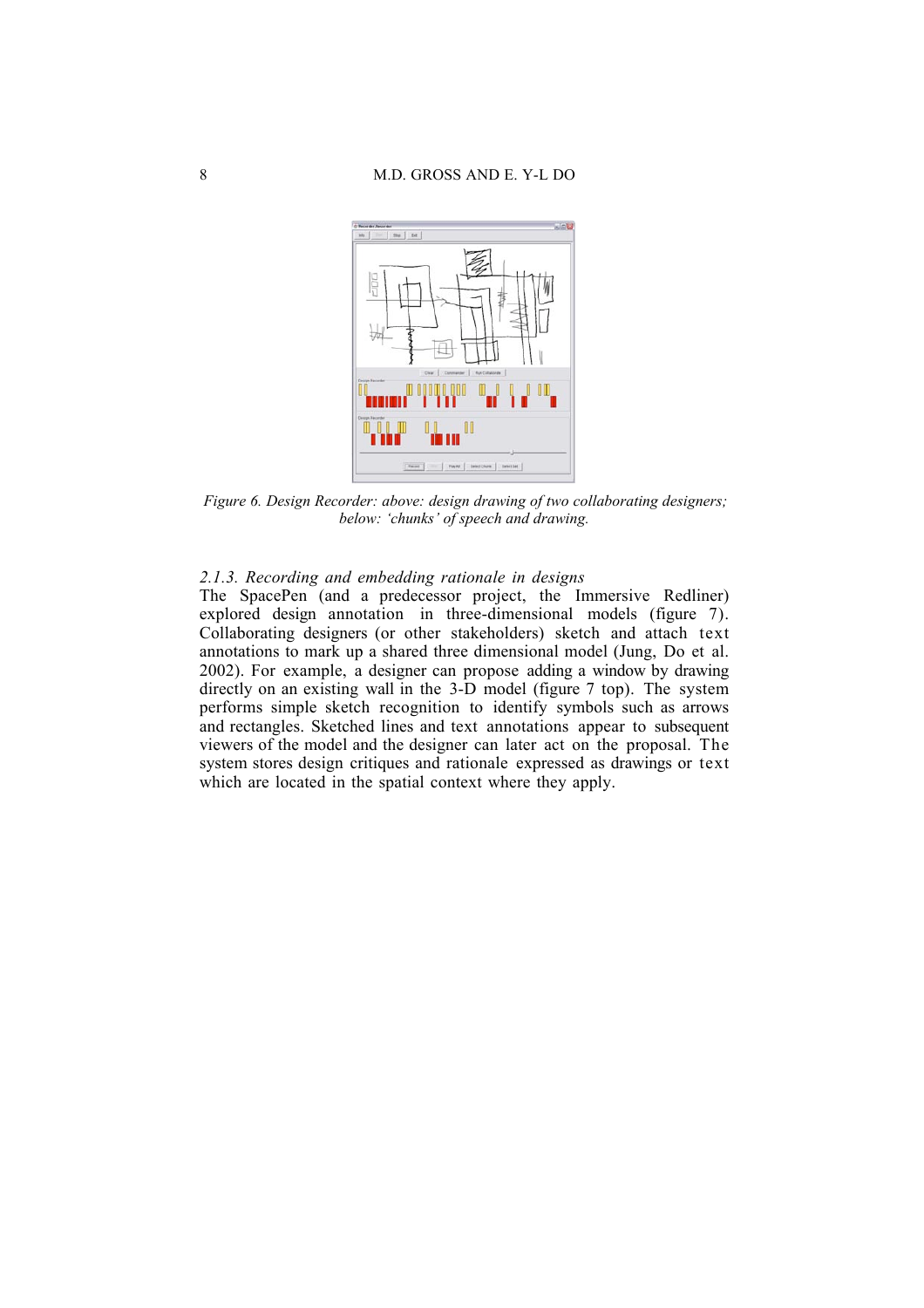

*Figure 7. Recording design rationale and sketch annotations in a 3-D model – Immersive Redliner (below) and SpacePen (above).*

# *2.1.4. Design History*

NetDraw (figure 8) offers a shared drawing surface that enables several designers to work together simultaneously (Qian and Gross 1999). We also used NetDraw to explore several ideas related to synchronous collaboration. NetDraw stores and displays a history of the designing, so that a designer can return to a previous state and proceed to design from that point. NetDraw also offers an *ephemeral gesture* feature whereby a designer can sketch temporary marks over the design. These marks, useful for deictic references ("here is the main circulation path through the building") appear momentarily on other designers' drawings, then gradually fade away.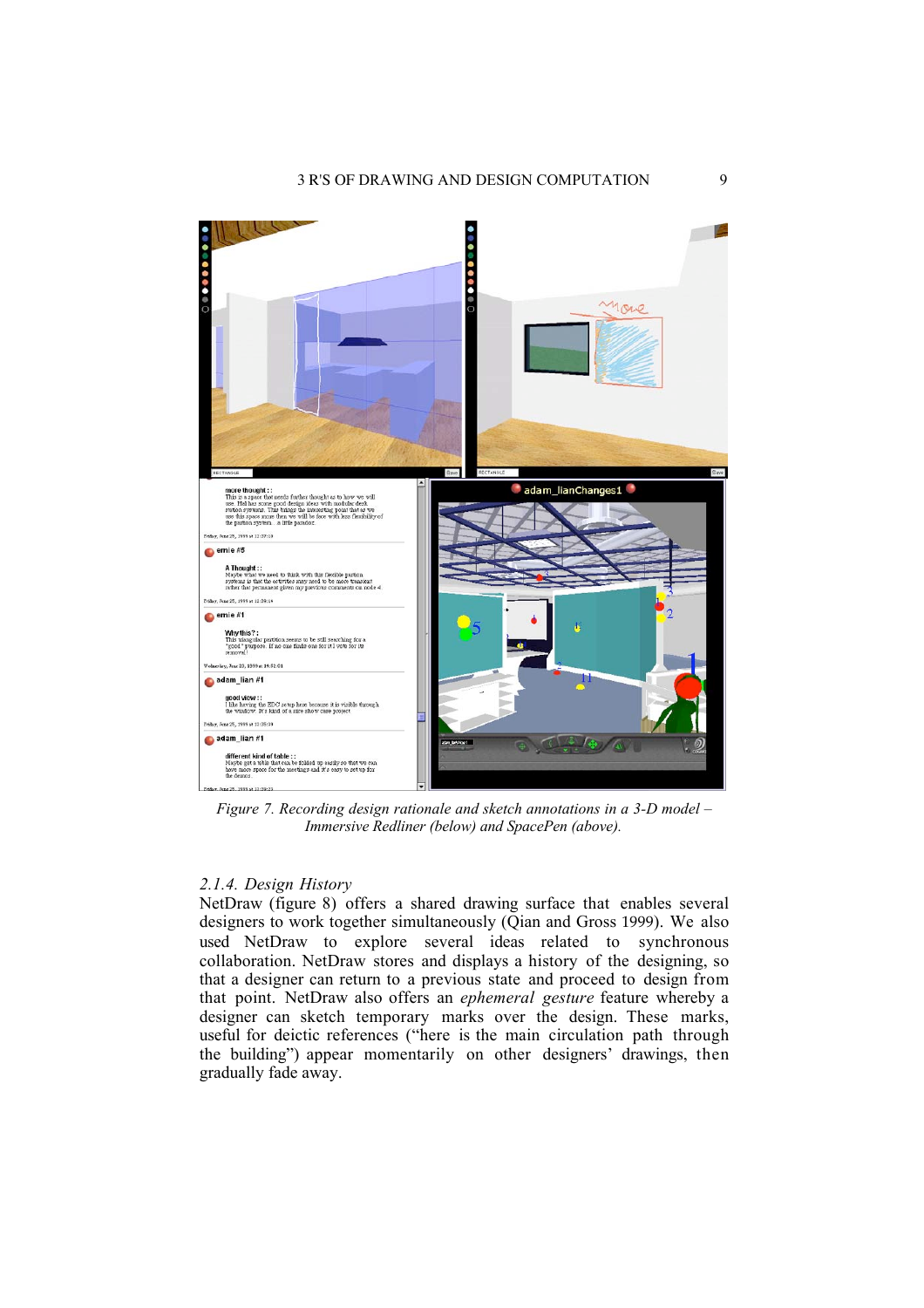

*Figure 8. NetDraw: design history, ephemeral arrow gesture for deictic reference.*

#### 2.2. REASONING – DOMAIN SEMANTICS WITH INTELLIGENT SYSTEMS

The work described in the previous section treats drawings and attendant information simply as graphical data—one might say, as informal (human-readable) design representations. But much of our interest in drawing as a design representation hinges on the knowledge that designers embed in drawings and the reasoning they apply to work on and with drawings. That is, we are interested in the intelligent processes of which design drawing is a part, and the ways in which we can use knowledge based computational systems to enhance design drawing.

Design drawings embed the designer's understanding of a domain and assumptions and decisions about the design; and a computer program can use recognition processes to extract this information, and then reason about it.

Reasoning activities in design engage domain knowledge in various ways–including the performance behavior of a proposed design, retrieving relevant design precedents or cases from a library or database, stimulating creative thought through reasoning-by-analogy, and so on. We have implemented several software systems to support design reasoning in the form of connecting intelligent systems of domain knowledge to provide design feedback (figure 9). The Napkin's visual language parsers identify the context of drawing elements and configuration. It also supports recognition of perceptual figures such as emergent shapes from overlapping figures. The Stretch-a-Sketch program maintains interactive behavior among drawing elements using constraint propagation. IsoVist, Design Evaluator and Napkin-Archie programs support intelligent feedback such as performance analysis, critiquing and retrieval of relevant cases from a database. Light Pen offers design decision support guided by lighting design practice rules. LAN-Tools activates a simulation of network communication and proposes modifications based on designer's hand drawn diagrams.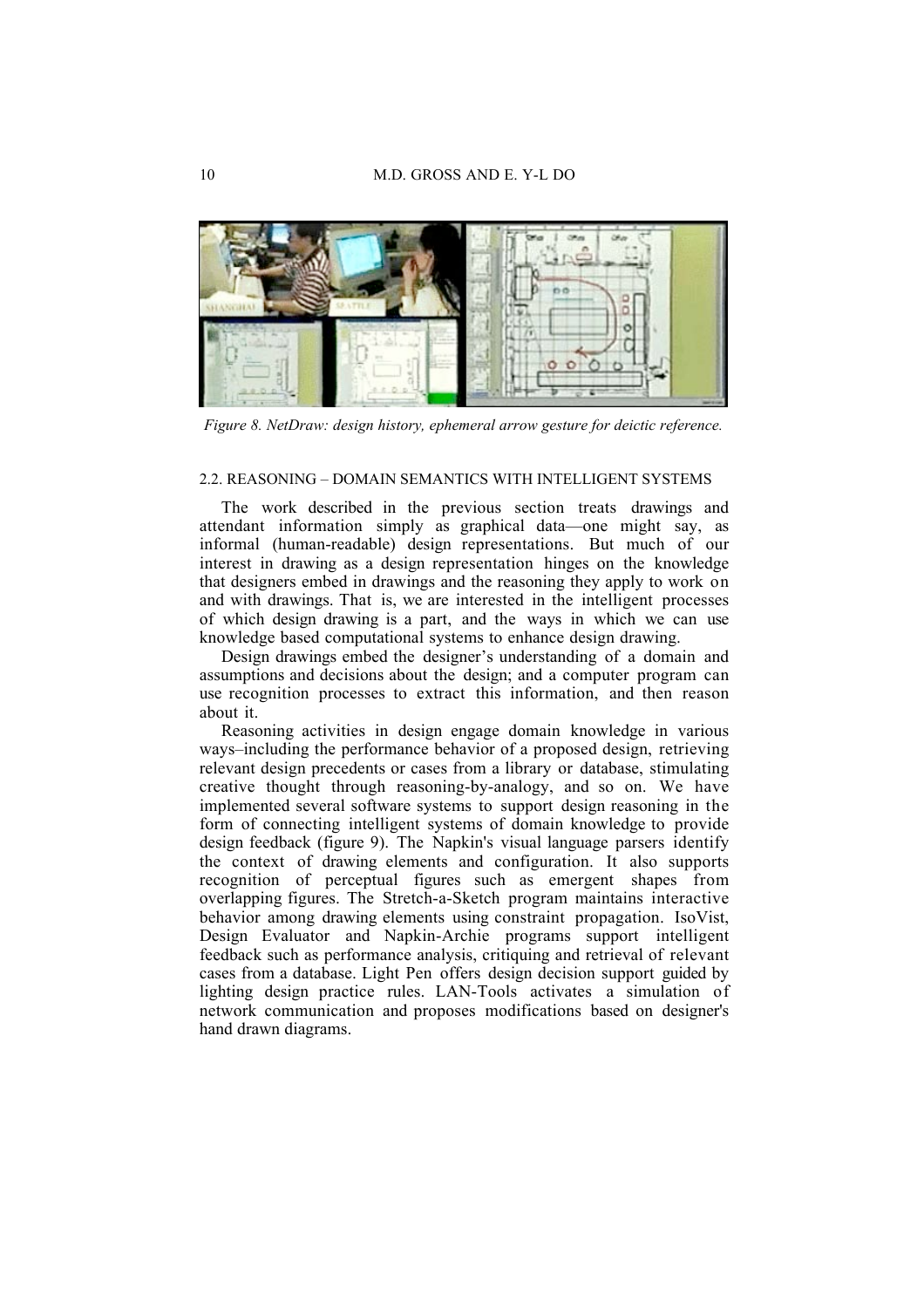

*Figure 9. Reasoning activities engage domain knowledge.*

# *2.2.1 Recognition and Visual Language, Emergence*

If computers are to support design drawing as a knowledge-based activity, then they must recognize and interpret drawing semantics. The heart of the Electronic Cocktail Napkin is the symbol recognizer described earlier combined with a visual language parser that identifies complex configurations built up hierarchically from simpler components. For example, the system recognizes a building façade as composed of windows, doors, and a roof composed in certain spatial relationships. The visual language allows for multiple alternative parses, so that a drawing can be "read" in several different ways, variously grouping its components into alternative assembly graphs.

The Napkin's recognition scheme is contextual: depending on the drawing context the program recognizes symbols and configurations differently (Gross and Do 1996). For example, the same symbol may be recognized in an analog circuit diagram as an inductance and in a mechanical drawing as a spring. Conversely, when the Napkin identifies a symbol or configuration that is unique to a context (for example, a transistor symbol in an analog circuit diagram) then it uses this to determine the context and thereby resolve pending recognition ambiguities.

A first task is recognizing the drawing elements that the designer intended to represent—walls, columns, and windows in a floor plan, for instance, or levers, pulleys, and gears in a mechanical drawing. However, drawings often contain unintended figures formed by spatial relations among intentionally drawn components, termed emergent shapes or forms. These shapes stand out to the perceptive human designer, and an intelligent drawing system must identify them also. We therefore developed a component of the Electronic Cocktail Napkin that searches the designer's drawing for symbols that emerge by combining strokes from two or more spatially proximate symbols and sub-strokes formed by intersecting and connecting strokes (Gross 2001). The system first generates a large set of candidates; then the symbol recognizer selects those that match previously stored templates. For example, if the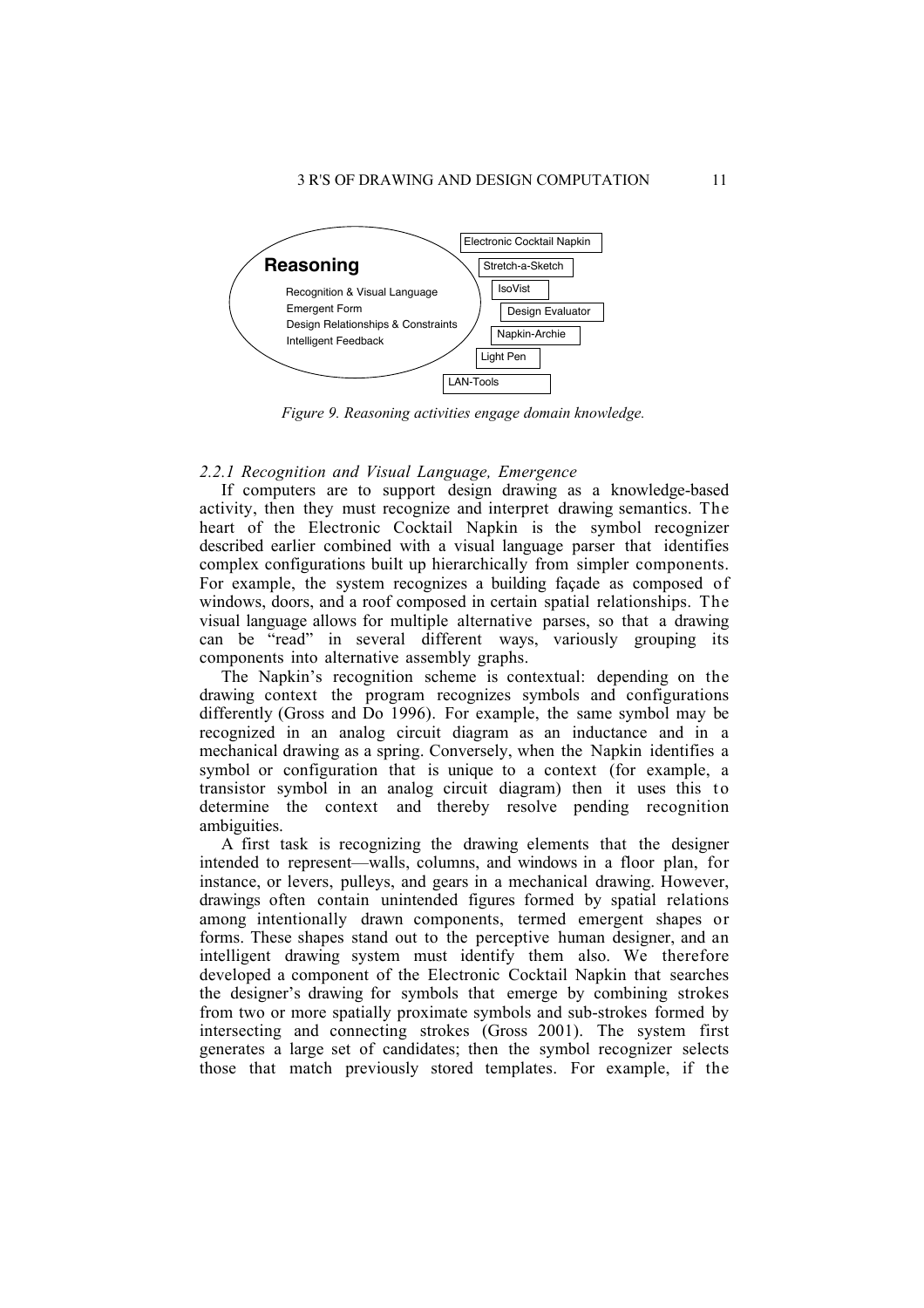designer draws a diamond inscribed in a square, the program, which has previously been trained to recognize triangles, identifies the four corner triangles (Figure 10).



*Figure 10. Triangles and diamonds identified in the first (leftmost) diagram.*

# *2.2.2 Constraints bring drawings to life*

A designer sees in a drawing more than a static arrangement of arbitrary symbols; s/he sees its potential transformations. Domain semantics circumscribe the syntactic transformations of the diagram that are considered legal. For example, in transforming or editing a diagram of a mechanism—or a molecule—the designer maintains its essential spatial relationships. Which relationships in the diagram are essential and which are arbitrary depends on the domain. In an architectural plan geometry is essential; in an analog circuit diagram, it is not.

The Stretch-A-Sketch system (figure 11) uses a constraint propagation engine to augment a drawing with interactive edit behavior (Gross 1994). First the system extracts the spatial relationships from the diagram—identifying, for example, elements that are connected, contained, adjacent, and so on. Then it instantiates these found relationships as constraints on the diagram elements. Subsequently as the designer edits the drawing, the system then maintains these constraints, so that connected, contained, adjacent, elements stay connected, contained, adjacent etc.

Stretch-A-Sketch simply extracts the constraint relationships from the drawing. A more sophisticated version would use domain knowledge—supplied by a module external to the sketching system—to select the appropriate relationships to apply to the drawing.



*Figure 11. Stretch-a-Sketch interprets a floor plan (a) It infers an align-top constraint so that (b) stretching L also stretches the adjacent room, (c) rooms D and K retain their adjacency as D moves left, (d) the diagram rectified.*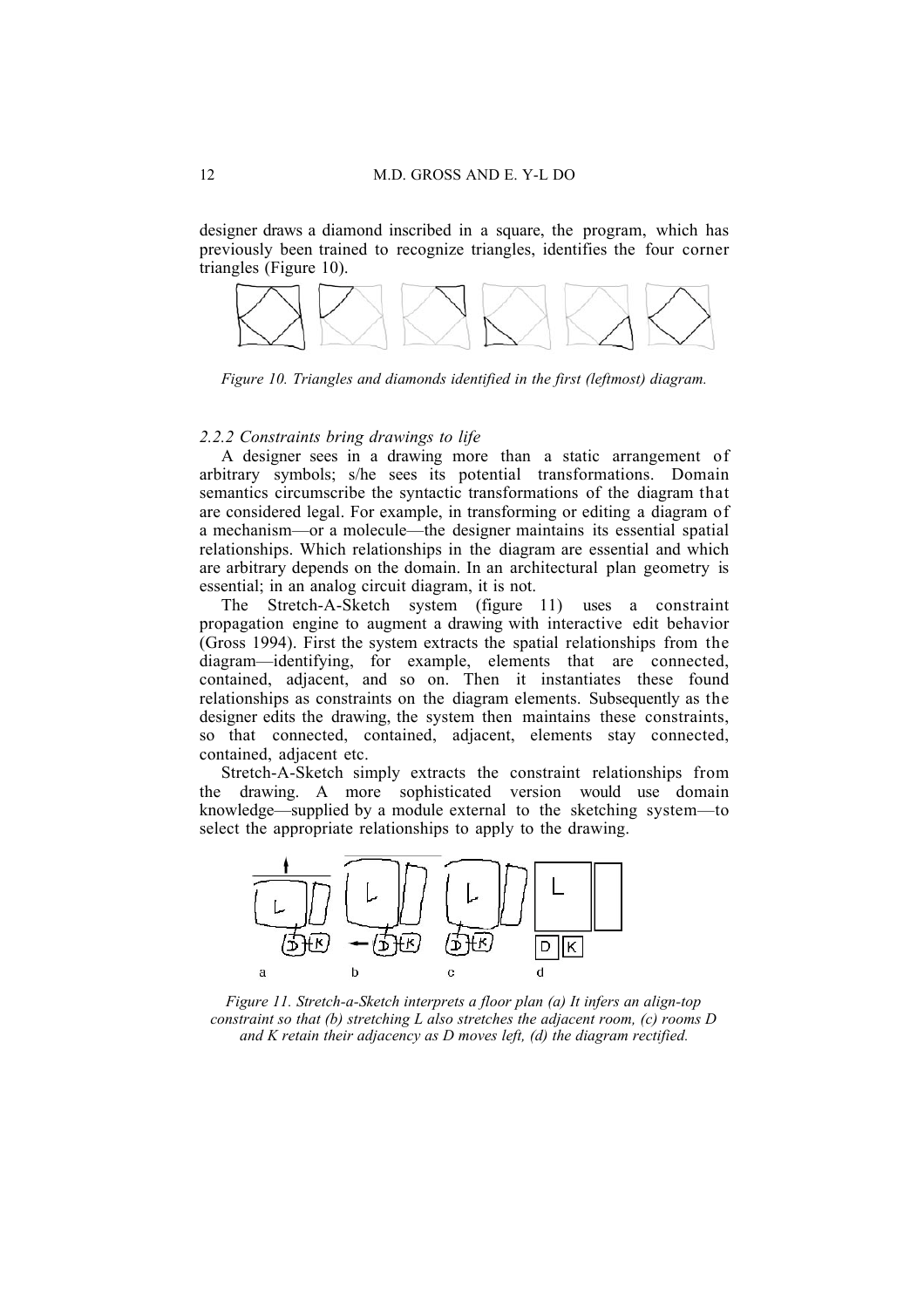### *2.2.3 The sketch as locus for intelligent feedback*

In Stretch-A-Sketch, domain knowledge adds behavior to the designer's drawing through constraints. In this spirit, two other projects explore the idea of using the sketch itself as the locus of domain feedback. The IsoVist program (figure 12) displays the result of design performance analysis overlaid on the designer's sketch (Do and Gross 1997). The program calculates the area of a floor plan that is visible from a given vantage point (an "isovist"), and displays this polygon on the floor plan sketch. The designer can move the vantage point around the floor plan to obtain an isovist calculation at various locations.



*Figure 12. IsoVist overlays design performance evaluation on the sketch.*

Another example of displaying the results of domain based design performance evaluation is the Design Evaluator (figure 13), a system for critiquing sketched designs, which analyzes a floor plan layout for spatial arrangement and circulation problems (Oh, Gross et al. 2004). When the system's rule checkers ('critics') detect problematic conditions, the Design Evaluator notifies the designer using text messages that are linked to a graphic overlay that marks the problem on the plan. For example, if the system finds a problem with a circulation path, it will highlight the path on the floor plan drawing.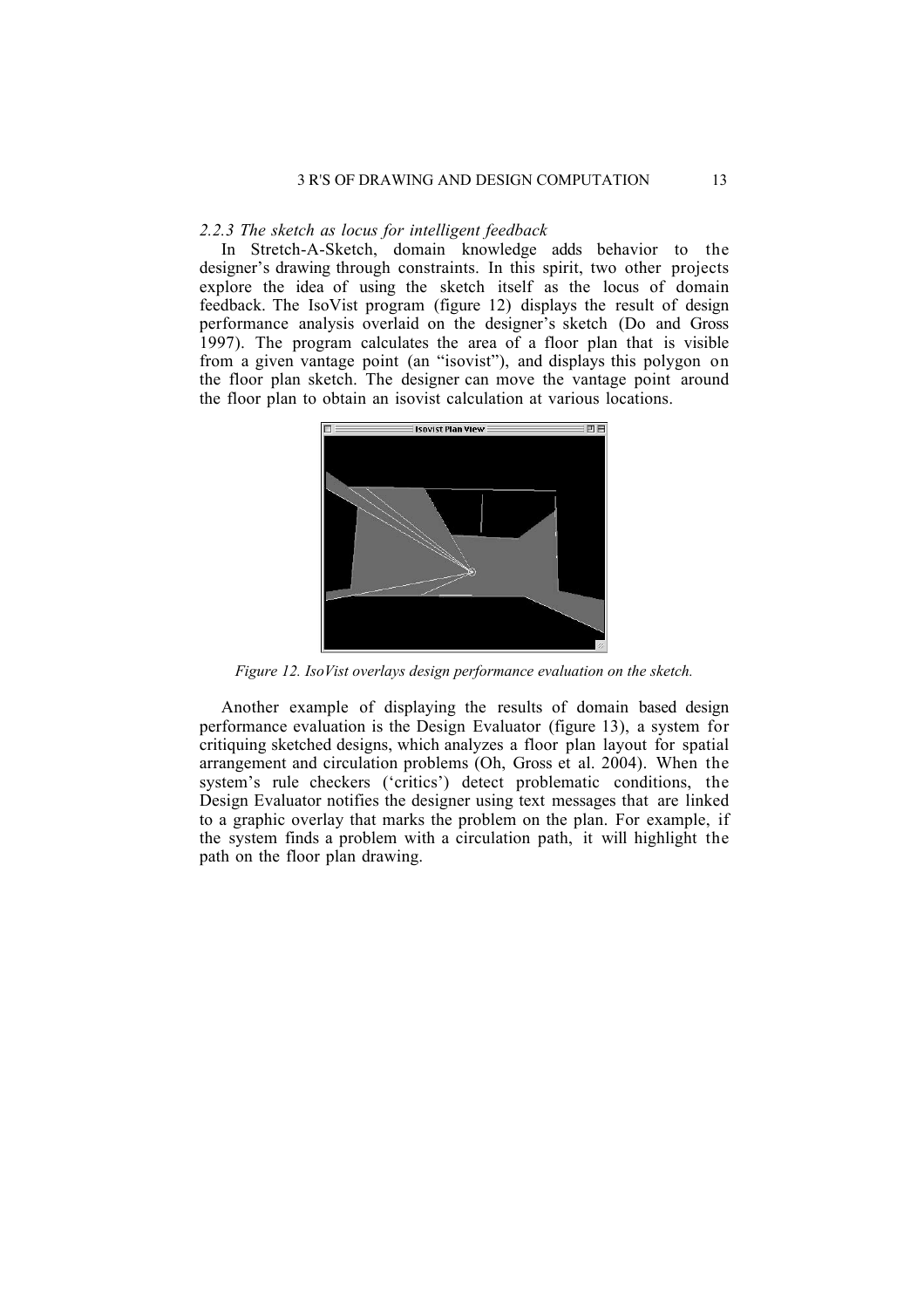

*Figure 13. Design Evaluator highlights the designer's drawing (originally sketched, now rendered in rectified form) with graphical critiquing. Here the path critic points out a problematic path in the floor plan.*

### *2.2.4 External intelligent systems*

A design drawing can serve as input to various external design aids or tools, which can diagnose problems and opportunities in the design, suggest relevant or interesting references, offer advice, or evaluate design performance.

The Napkin-Archie system (figure 14) links the Cocktail Napkin with Archie, a case base of building designs with associated stories, problems, and solutions (Gross, Zimring et al. 1994). We added a diagram index to the Archie case base, enabling the designer to retrieve design cases that match a given drawing. For example, Napkin-Archie might recognize a problematic entrance condition in the drawing and retrieve a similar design case from the Archie library, illustrating the problem and potential solutions.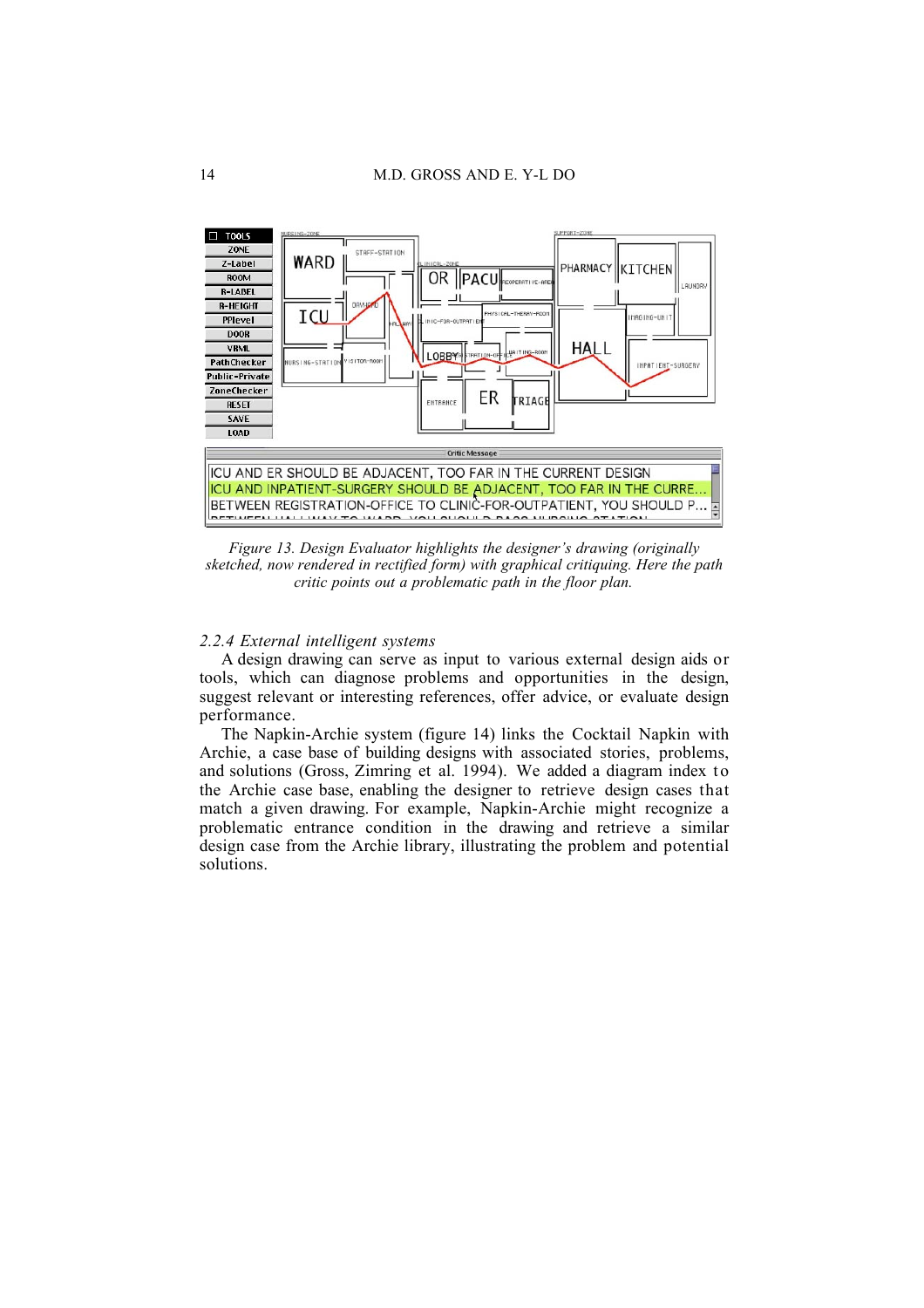

*Figure 14. Napkin-Archie indexes a case based design aid with diagrams.*

A similar scheme drives our "shape based reminding" system, in which drawing is used to retrieve visual images from a database (Gross and Do 1995). Each stored image is indexed with a diagram. Given a source drawing, the system uses a multi-dimensional matching technique that compares the numbers, shapes, sizes, and spatial relationships of elements to retrieve visually similar images. Depending on the image collection, the system can be used within a domain (e.g., to find components in a catalog that most closely match the designer's drawing) or across domains, as a creativity-stimulating scheme (e.g., using a floor plan diagram to search a database of flowers).



*Figure 15. Light Pen system provides lighting fixture suggestions based on designer's sketches.*

A third example is the Light Pen system (Jung 2003), which enhances the previously described Space Pen program with an expert advisor for architectural lighting (Figure 15). The designer uses a "light pen" tool to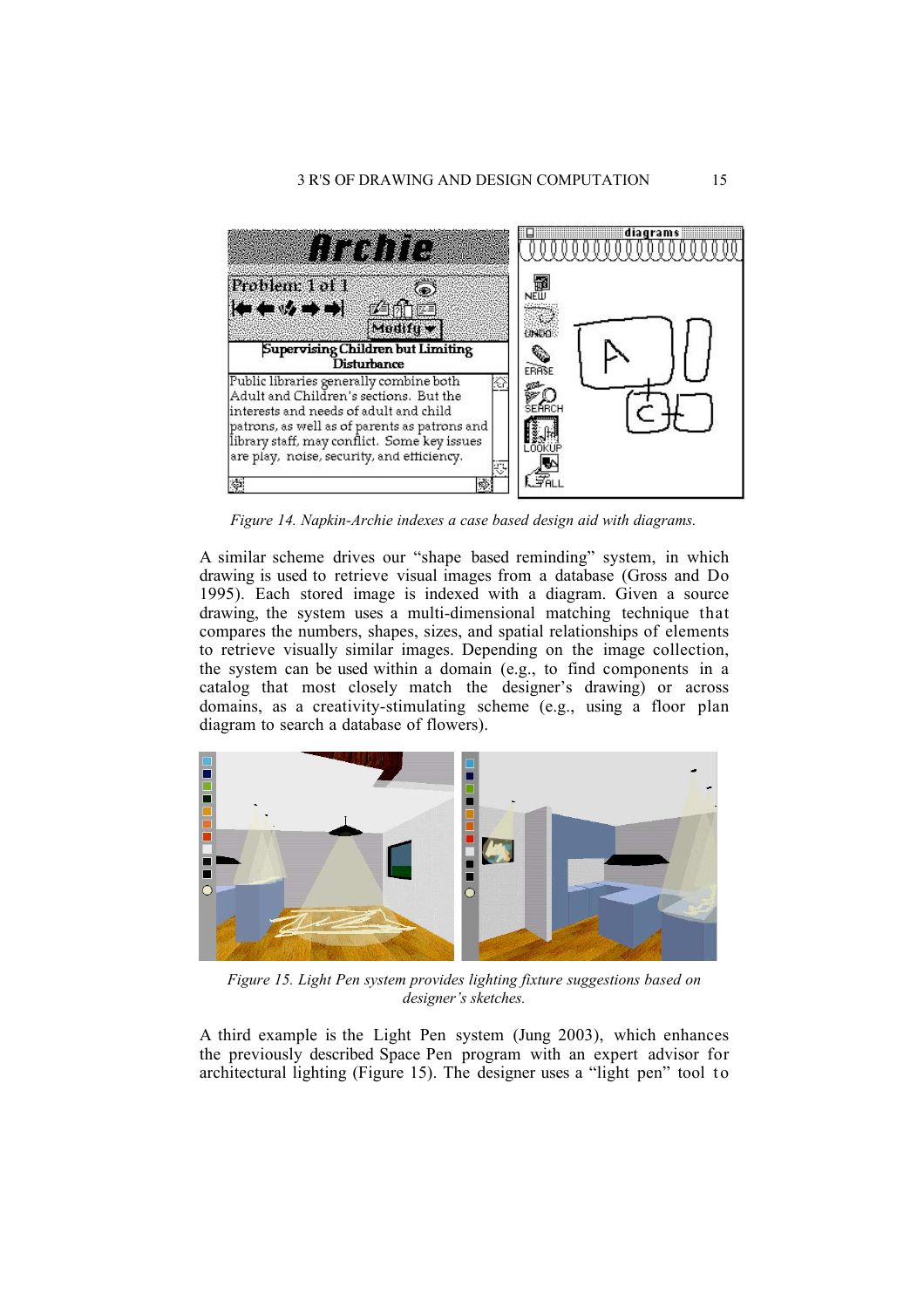sketch desired lighting patterns on the interior surfaces of a 3-D design model. The program then analyzes the position, size, and intensity of these drawing marks and delivers this input to a rule based system for selecting lighting fixtures. The system proposes a set of lighting fixtures and locations that will produce the desired illumination. Light Pen shows how one might integrate a knowledge-based advisor in a 3-D sketching system.

The fourth and last example of linking with an external advisor is the LAN-Tools system (figure 16). LAN-Tools employs the Cocktail Napkin to recognize local area network (LAN) sketches, composed of symbols that represent basic LAN elements such as workstations, printers, and routers (Kuczun and Gross 1997). The designer's sketch is then given to a network design advisor that proposes modifications and improvements.



*Figure 16 LAN-Tools – LAN design diagram (left) activates an advisor (right) that proposes design modifications, here inserting a gateway into the network.*

# 2.3. RESOLVING DESIGNS – FROM ABSTRACT TO SPECIFIC

The previous two sections have examined the first two R's of drawing and design –– Recording and Reasoning –– activities of recording design information and applying domain knowledge and expertise to the design drawing. We turn now to the third R, Resolving  $-$  the process of specifying a design, from initial concept to detailed specification. Although we have stressed the importance of retaining a sketchy look and feel to accurately reflect the designer's level of commitment and decision-making in the early stages, sooner or later the designer must commit to decisions proceed to specify the design. Computational drawing systems must recognize and support this trajectory—allowing vague, ambiguous, and abstract representations at the outset, supporting the move toward more detailed and definite ones, and allowing for some interplay and movement in both directions. Resolving concerns the development of drawing over the design process from rough, sketchy, and abstract representations to specific, definite, and well-defined design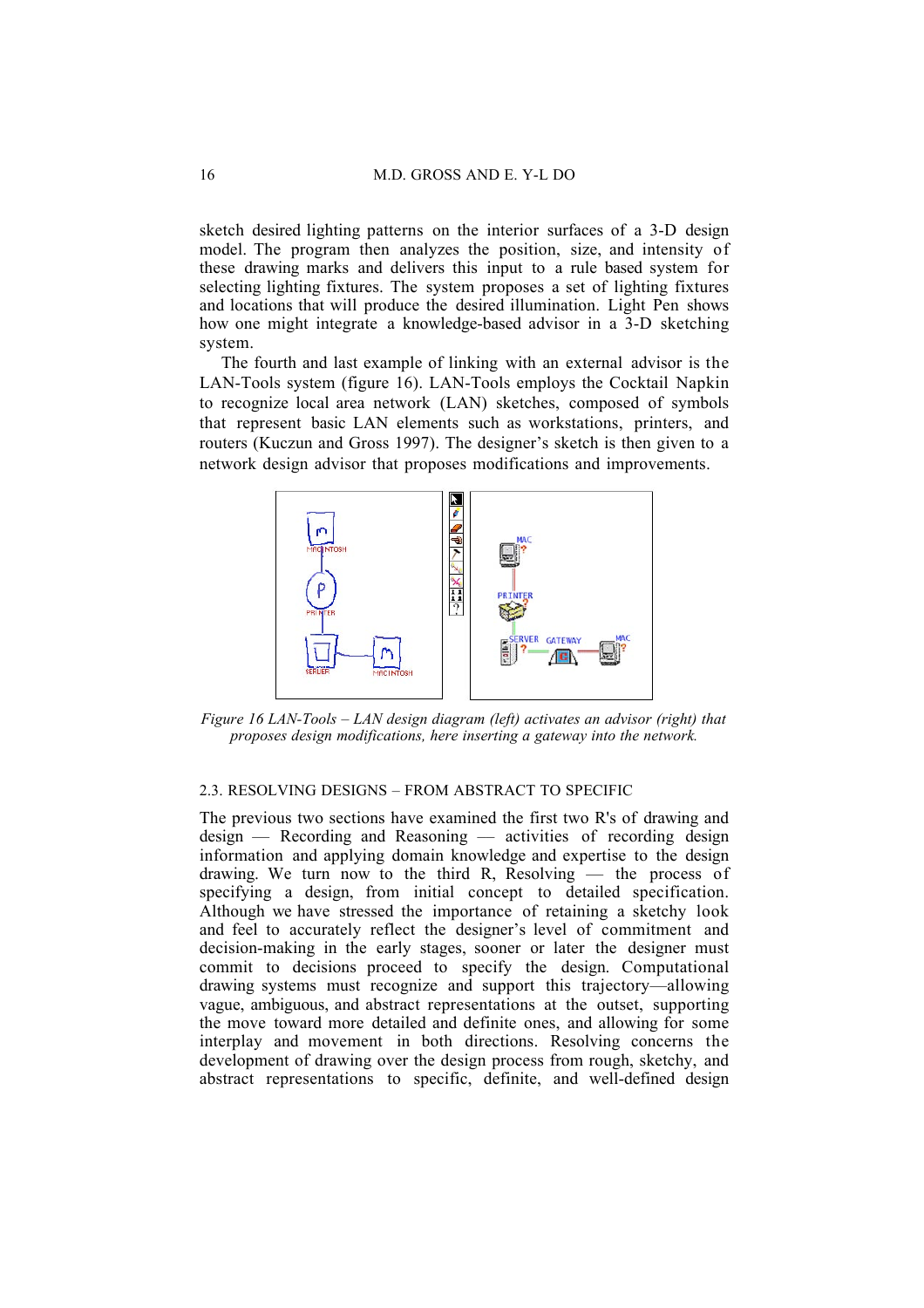proposals. Drawing can be used to beautify and specify design as in Electronic Cocktail Napkin and WebStyler, or translated into 3-D visualization with VR-Sketchpad (figure 17). The incremental formalization includes recognition of drawing symbols and configurations, to beautification of rectified figures, including the substitution of the diagram elements to specification drawing illustrated in the Electronic Cocktail Napkin.



*Figure 17. Resolving concerns drawing development & refinement during design.*

### *2.3.1 Beautification*

At the simplest level, the Cocktail Napkin's beautification scheme, in which each element type may have its own display method, moves the design along the path from crude sketch to precise drawing. When the program recognizes that the designer has drawn a stove, for example, in a kitchen, the beautified stove display method may replace the designer's sketchy stove with a dimensioned line drawing from a manufacturer's catalog (figure 18). However, this step may well involve additional selection criteria.



*Figure 18. Incremental formalization, from diagram to CAD drawing replacement.*

#### *2.3.2 Toward specific commitments, 2-D to 3-D*

The challenge of producing 3-D models from 2-D sketches has attracted a great deal of attention, but it is often seen as a purely a problem in computer graphics. In the context of design drawing we see moving from a 2-D sketch to a 3-D model, rather, as an example of specifying a design. A 2-D design sketch is an abstraction of a 3-D model.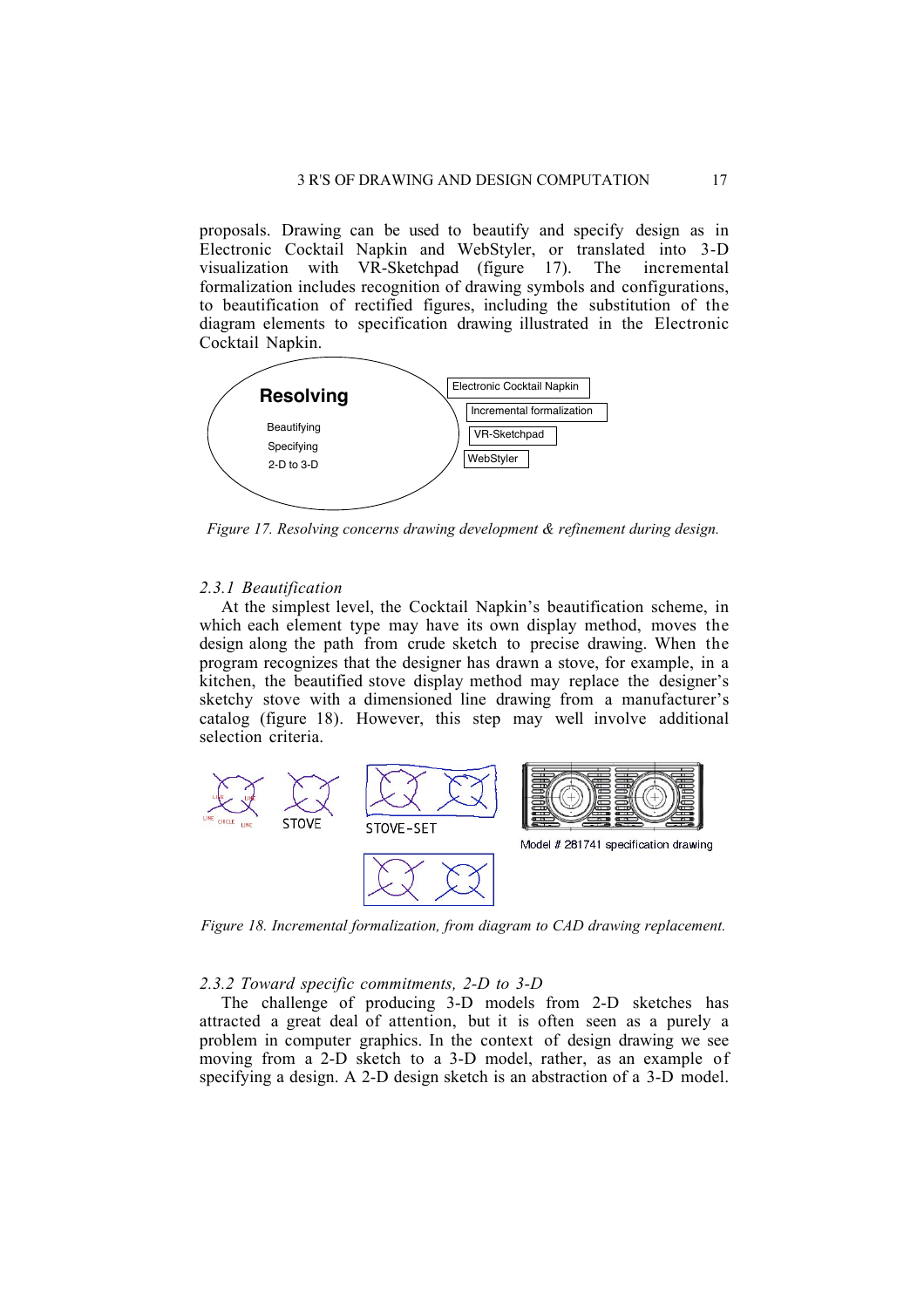Typically, the 2-D sketch does not in itself provide sufficient detail to produce a 3-D model, so information must be added in transforming the sketch to the model. For example our VR-Sketchpad program (Do 2002) (figure 19) transforms a floor plan sketch into a 3-D model. The program makes simple assumptions about the transformation: it extrudes walls and columns vertically, and it replaces floor plan symbols of furniture with 3-D models of furniture selected from the library.



*Figure 19. VR-Sketchpad generates specific 3-D models from rough 2-D sketches, extruding architectural elements and selecting furniture from a library.*

Although the current VR-Sketchpad system simply maps floor plan symbols one-to-one with library elements, an intelligent system could mediate this selection process, depending on characteristics of the floor plan, previously selected furniture, and so on. We see the transformation from 2-D sketch to 3-D model not merely as a graphics challenge, but as an important case of specifying design details.

### *2.3.3 WebStyler — sketching Web page layouts*

Web Styler (figure 20) also supports specification of a design from sketch to final product, although not in architecture, but Web pages (Gross 1996). A designer sketches a Web page layout by drawing elements to represent text headings, graphics, and other graphic design elements. The program then generates a dummy Web page based on this layout, and displays it in a browser. The designer can attach actual content to the layout by selecting text files and graphics and associating them with the elements of the Web page sketch. WebStyler then produces the page layout with actual content.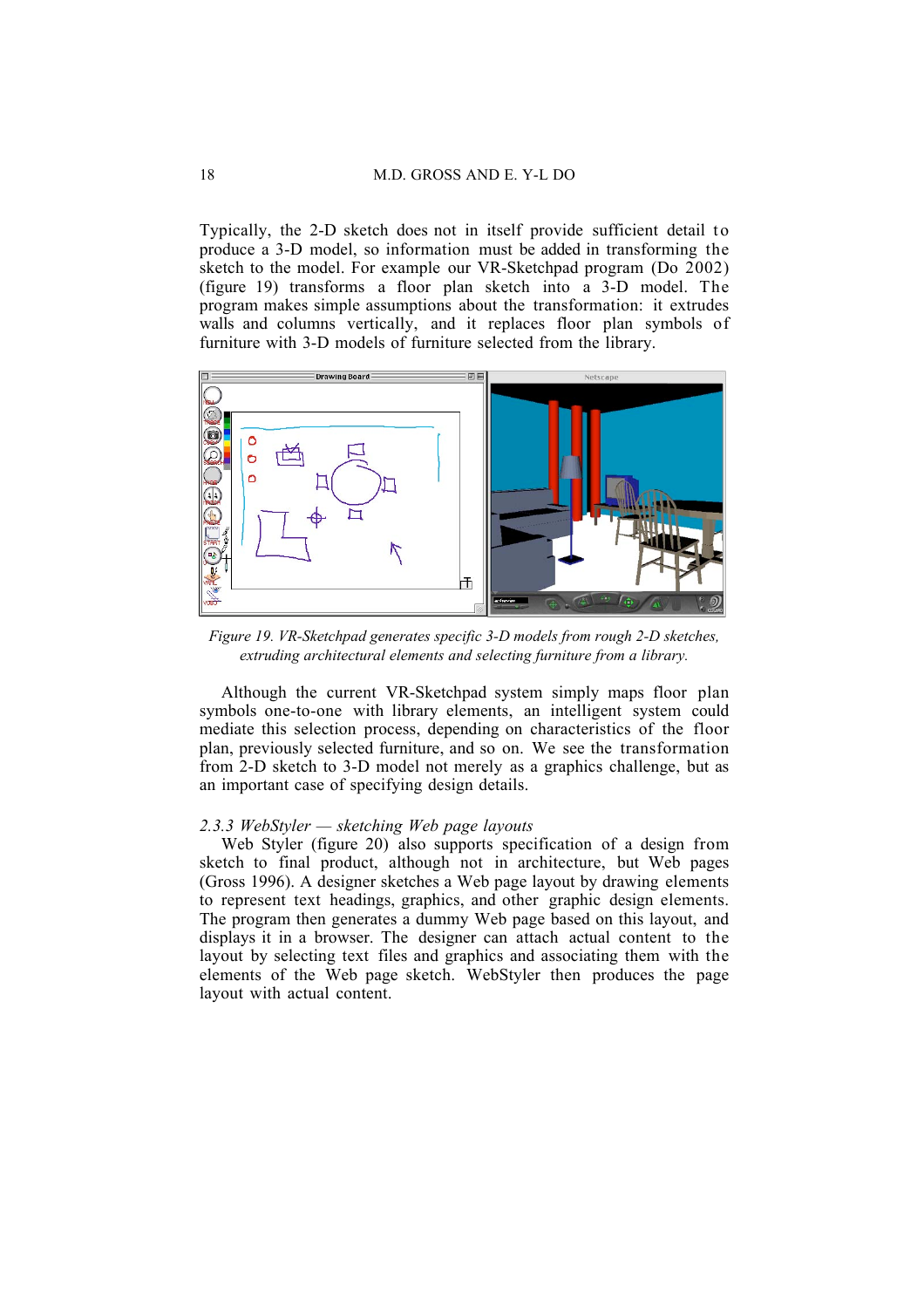

*Figure 20. WebStyler generates Web pages from sketched layouts.*

### **3. Discussion and Future Work**

We have presented a raft of projects all centered on drawing in design. Individually, they explore topics from knowledge capture to visual analogy to simulating and evaluating performance. Taken together, the projects suggest various roles and uses for drawing, and ways of supporting these roles computationally. The specific computational support ranges from intelligent systems to management of informally expressed design rationale and annotations.

#### 3.1 EXPERTISE IN MANAGING DESIGN PROCESS

The bulk of our efforts so far have dealt with the integration of design knowledge and the medium of drawing, that is, the bottom two 'layers' in the diagram of figure 1. The top layer, expertise in managing design process, arguably represents the most fundamental question in the theory and methods of designing: how do designers decide what to work on, when, in the course of doing a design project? Apart from what designers know about their particular domain, what 'control' expertise do they exercise in deciding how to devote their efforts? And what kinds of computational support might aid in applying this control expertise?

The "Right Tool at the Right Time" project looked at whether monitoring designers' drawing acts could reveal useful information about their current purposes (Do 1998). Specifically, the project posited that by monitoring an architect's drawing one might plausibly infer whether the designer was working on a spatial arrangement task, on resolving a lighting problem, or on calculating costs. Through a series of studies we found that designers (and students) could reliably infer task from drawing, and that specific drawing symbols and configurations were good predictors of task intentions. We then constructed the Right Tool Right Time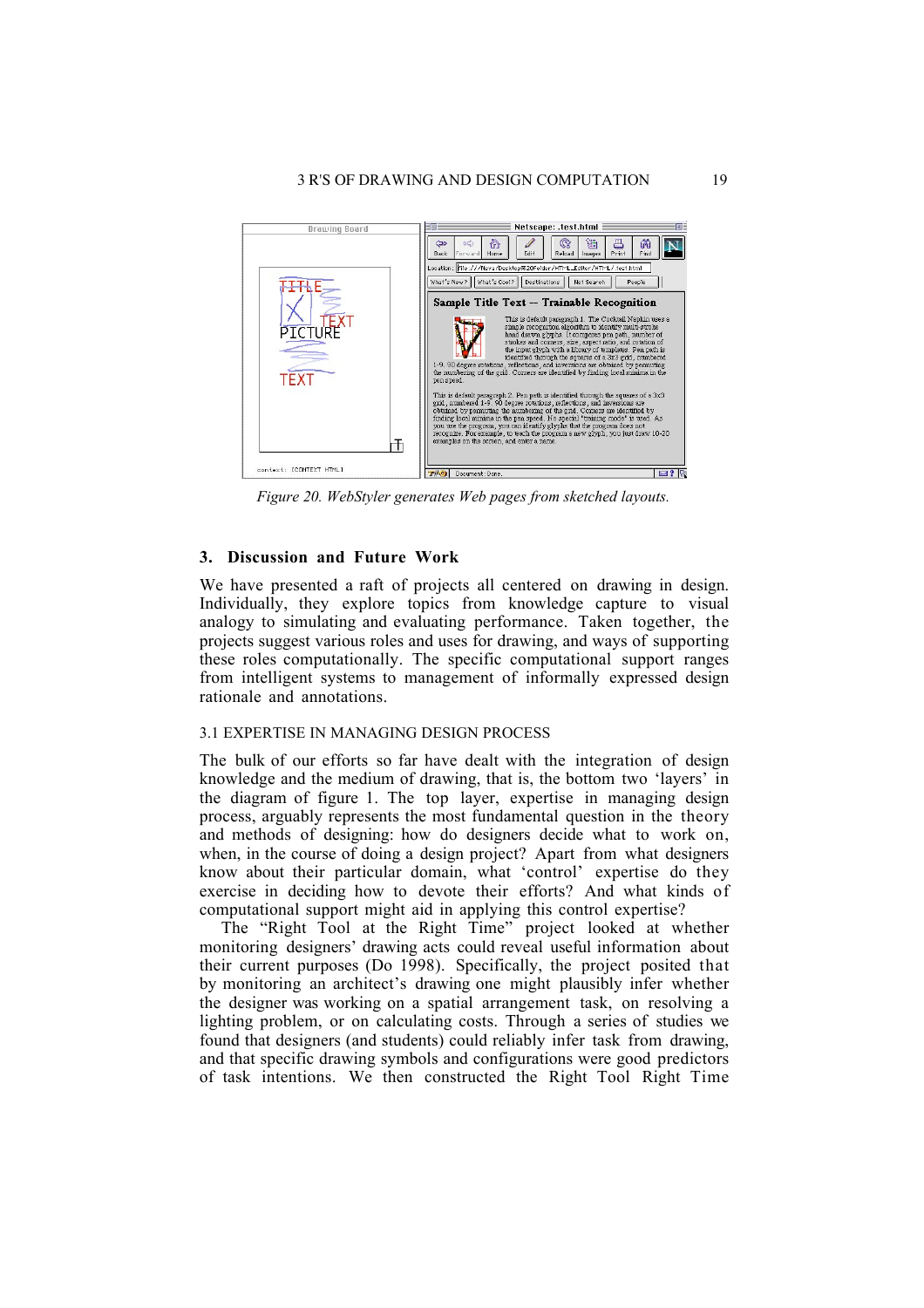Manager. This program watches over the designer's sketches and—when it recognizes a symbol belonging to a specific subtask domain such as lighting or cost estimating, it proffers a supporting application (e.g., a lighting advisor or a cost calculator).

Although it only considers a small piece of the design expertise problem (what is the designer working on and what tools might be appropriate?) the Right Tool at the Right Time project does illustrate the possible relationship between design drawing and questions of expertise. Although one can—conceptually—distinguish the use of media, the application of knowledge, and the exercise expertise, in design practice the three are often intertwined.

### 3.2 OTHER MEDIA (GESTURE, COLLAGE, PHYSICAL MODELS)

We have taken a drawing-centered view of designing, focusing on the roles that drawing plays in design, the activities that designers do with drawings, and the ways in which computational tools might support those activities. However, we recognize that real-world designing is much richer. Designers employ other media as well in the course of designing, for example, physical models, collages, text, speech, drawing, and gesture interaction. In other, related, projects we have built systems to support the use of these media for designing, and we plan future work to integrate these efforts into our drawing centered model of design.



*Figure 22. Software to support the Three R's of Design Drawing.*

### **Acknowledgements**

This research was supported in part by the National Science Foundation under Grants IIS-96-19856 and IIS-00-96138. The views and findings contained in this material are those of the authors and do not necessarily reflect the views of the National Science Foundation.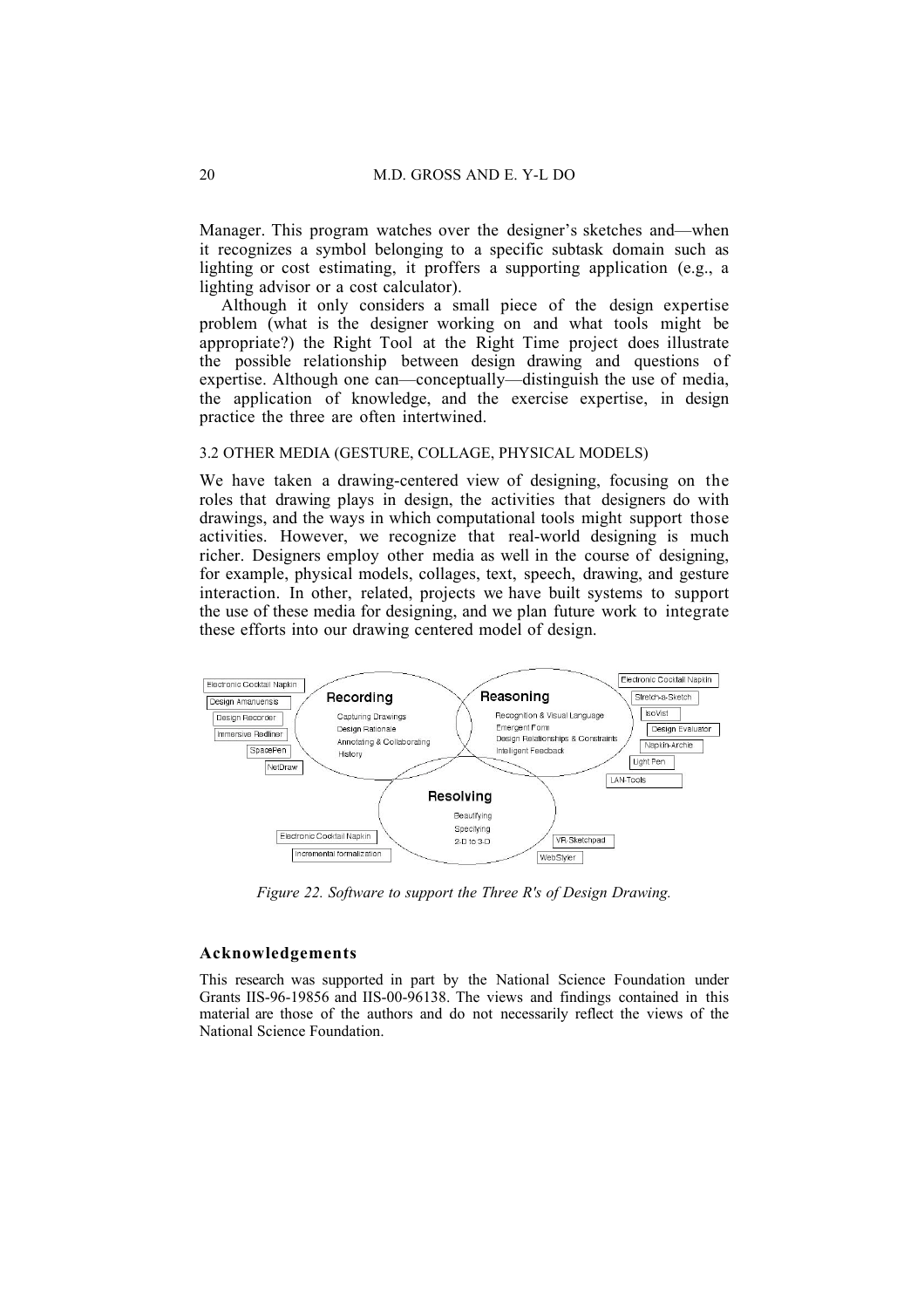## **References**

- Contero González, M., F. Naya Sanchis, et al. (2003). CIGRO: A Minimal Instruction Set Calligraphic Interface for Sketch-Based Modelling. Computational Science and Its Applications - ICCSA 2003 . V. Kuma and P. L'Ecuyer. Springer.
- Cross, N., H. Christiaans, et al., Eds. (1996). Analyzing Design Activity . New York, Wiley.
- Davis, R. (2002). Sketch Understanding in design: Overview of Work at the MIT AI Lab. Sketch Understanding, AAAI Symposium. R. Davis, J. Landay and T. F. Stahovich., American Association for Artificial Intelligence**:** 24-31.
- Do, E. Y.-L. (1998). The Right Tool at the Right Time: Investigation of Freehand Drawing as an Interface to Knowledge Based Design Tools, Georgia Institute of Technology.
- Do, E. Y.-L. (2002). "Drawing Marks, Acts, and Reacts, toward a computational sketching interface for architectural design." AIEDAM, Artificial Intelligence for Engineering Design, Analysis and Manufacturing, **16**(3): 149-171.
- Do, E. Y.-L. and M. D. Gross (1997). Tools for visual and spatial analysis of CAD models. Computer Assisted Architectural Design Futures '97 . R. Junge. Dordrecht, Kluwer Academic Publishers**:** 189-202.
- Do, E. Y.-L., M. D. Gross, et al. (1999). Drawing and Design Intentions -- an Investigation of freehand drawing conventions in design . Design Thinking Research Symposium, Cambridge MA.
- Falkenhainer, B., K. D. Forbus, et al. (1990). "The Structure Mapping Engine." Artificial Intelligence **41**(1): 1-63.
- Fish, J. and S. Scrivener (1990). "Amplifying the Mind's Eye: Sketching and Visual Cognition." Leonardo **23**(1): 117-126.
- Gaver, W. W., J. Beaver, et al. (2003). Ambiguity as a Resource for Design. Conference on Human Factors (CHI 2003) . Fort Lauderdale, FL, ACM**:** 233-240.
- Goldschmidt, G. (1994). Visual Analogy in Design. Cybernetics and Systems '94, R. Trappl. Singapore, World Scientific**:** 507-514.
- Gross, M. D. (1994). Stretch-A-Sketch, a Dynamic Diagrammer. Proceedings of the IEEE Symposium on Visual Languages '94 . A. Ambler, IEEE Press**:** 232-238.
- Gross, M. D. (1996). "The Electronic Cocktail Napkin working with diagrams." Design Studies **17**(1): 53-70.
- Gross, M. D. (2001). Emergence in a Recognition Based Drawing Interface,. Visual and Spatial Reasoning II . B. T. J. Gero, T. Purcell. Sydney Australia, Key Centre for Design Cognition and Computing**:** 51-65.
- Gross, M. D. and E. Y.-L. Do (1995). Shape Based Reminding in Creative Design. Global Design Studio: Computer Aided Architectural Design Futures '95. M. Tan and R. Teh. Singapore. **2:** 1-11.
- Gross, M. D. and E. Y.-L. Do (1996). Ambiguous Intentions. ACM Symposium on User Interface Software and Technology (UIST '96) . Seattle, WA:183-192.
- Gross, M. D., E. Y.-L. Do, et al. (2001). The Design Amanuensis : an Instrument for Multimodal Design Capture. Proceedings Computer Aided Architectural Design Futures 2001 . de Vries, . v. Leeuwen and Achten.., Kluwer **:** 1-13.